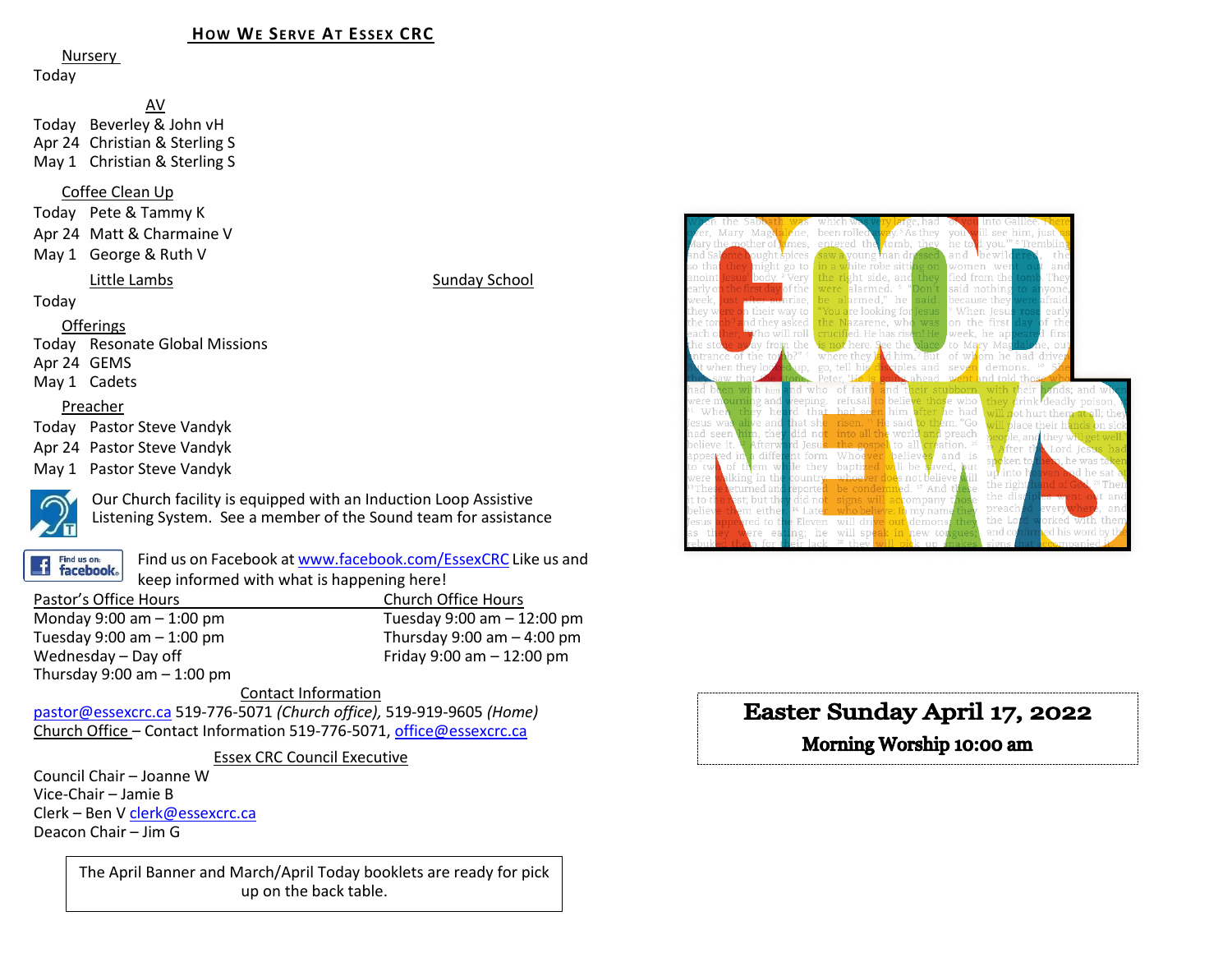### **EASTER SUNDAY APRIL 17, 2022**

Welcome to everyone either here in-person or online to our worship service this morning, especially if you are a guest with us.

Our Church Family

Keep those family members and friends in prayer as they endure with various health issues **Jack D**, **Melissa D**, **Lea H, Anna R, Gerry S, Wilma W, Johanna W** along with our elderly in care homes or those receiving extra support (**Pete & Betty A**, **CoryB**, **DinyK, Nick KSr,John O**and **AnnaP**).

### BIRTHDAY GREETINGS

Congratulations to Joel Y (Tues) and Rosanne V (Wed). May the Lord bless you!

### What is Happening This Week

10:00 am – Easter Sunday Morning Worship with Pastor Steve Vandyk in-person or online at Facebook/Essex CRC.

GEMS & Cadets – Monday at 6:30 pm

Connection Corner – Monday at 7:00 pm on Zoom

Catechism – Tuesday at 7:00 pm

Connection Corner - Wednesday at 10:00 am

Connection Corner – Wednesday 7:00 pm at the home of Andrea S

Youth Connection Corner – Wednesday at 7:00 pm on Zoom

Connection Corner – Saturday at 9:00 am in the Cadet Garage

Next Sunday April 24, 2022

10:00 am – GEMS Sunday Morning Worship with Pastor Steve Vandyk inperson or online at Facebook/EssexCRC.

### UPDATE FROM THE SAFE CHURCH COMMITTEE

Now that programs are underway in the church building the Safe Church Committee met on April 11th to review its mandate and resume its activities. The members of the committee are, Ben V *(Council rep)*, Beverley vH and Peter W. Please contact one of the committee members if you have any questions or concerns.

### TUESDAY MORNING COFFEE BREAK

We have decided to stop our Tuesday morning Coffee Break bible study for now and hope to begin again in the fall. We invite anyone with new ideas and an interest in a Ladies bible study at the church to contact Florence J. Weekly Offerings

Today's offerings are for the **FINANCIAL MINISTRY PLAN** and **RESONATE GLOBAL MISSIONS**

**Your Gift Will Go Twice As Far This Easter** - He is Risen! CRC churches traditionally take an offering for Resonate Global Mission on Easter Sunday. And this year, your offering will be matched dollar for dollar. As we celebrate the resurrection of Jesus, we are reminded that sharing the gospel is about more than telling—it's about living out the good news! This Easter, you can help Christian Reformed church planters, missionaries, and campus ministers live out the good news: [www.resonateglobalmission.org/MatchMyGift](http://www.resonateglobalmission.org/MatchMyGift)

April 24 offering is for GEMS. GEMS is a ministry devoted to bringing the Good News of Jesus to girls around the world. The mission of GEMS Girls' Clubs is to help bring girls into a living, dynamic relationship with Jesus Christ. Our vision is to see girls around the world actively and enthusiastically expressing love for God and others—girls equipped, motivated, and passionately engaged in living out their faith. Our goal for every club meeting is to create a welcoming, safe, and fun environment for girls to hear the truth that they are LOVED by God. Together, we learn how to love and care for one another, other people, ourselves, and our relationship with God. And we do this by learning about Jesus Christ, what He has done for us, and His plans for each of our lives.

Faith Practice Reflection Tip - Read Revelation 7:9-13 and ponder or discuss the following questions. Easter Sunday is the most important celebration of the Christian year, and this passage paints the ultimate picture of Christian celebration. Have you ever imagined what that day will be like? Give it a try. (For more on faith practices from Faith Formation Ministries, visit bit.ly/FaithPracticesProject)

#### GROUNDWORK: CRUCIFIED AND RAISE TO LIFE WITH CHRIST Good Friday and Easter mark the death and resurrection of Jesus Christ. Join Groundwork as we study Philippians 3:10-11, Galatians 2:20, Romans 6:1-14, and 1 Corinthians 15:12-23 to examine what the Apostle Paul teaches us about this gift of salvation by faith and our participation in both Christ's death and resurrection. Listen now at GroundworkOnline.com

and subscribe to Groundwork's weekly emails for future episodes.